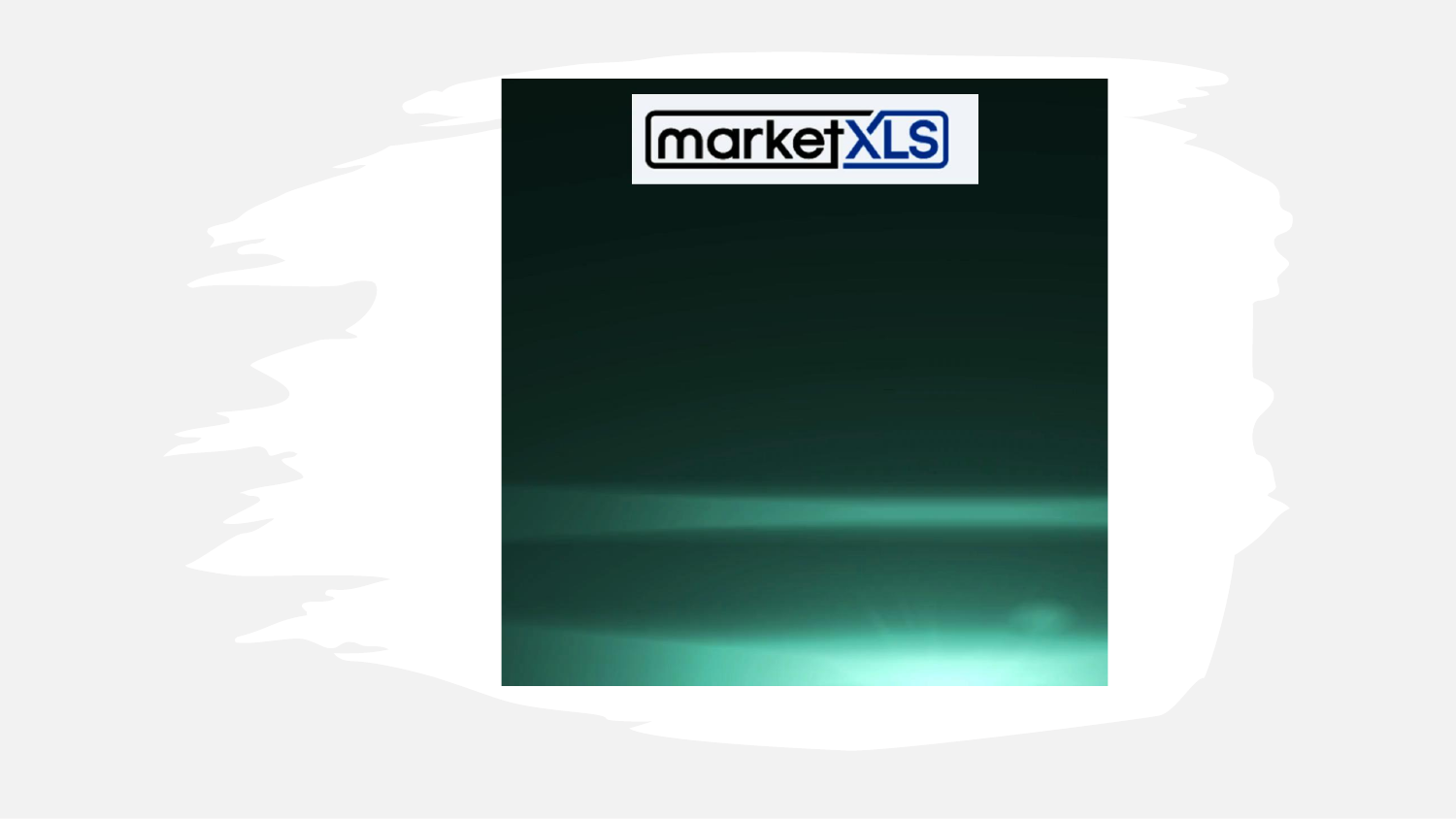# Decoding the **MarketXLS Stock Rank** Algorithm

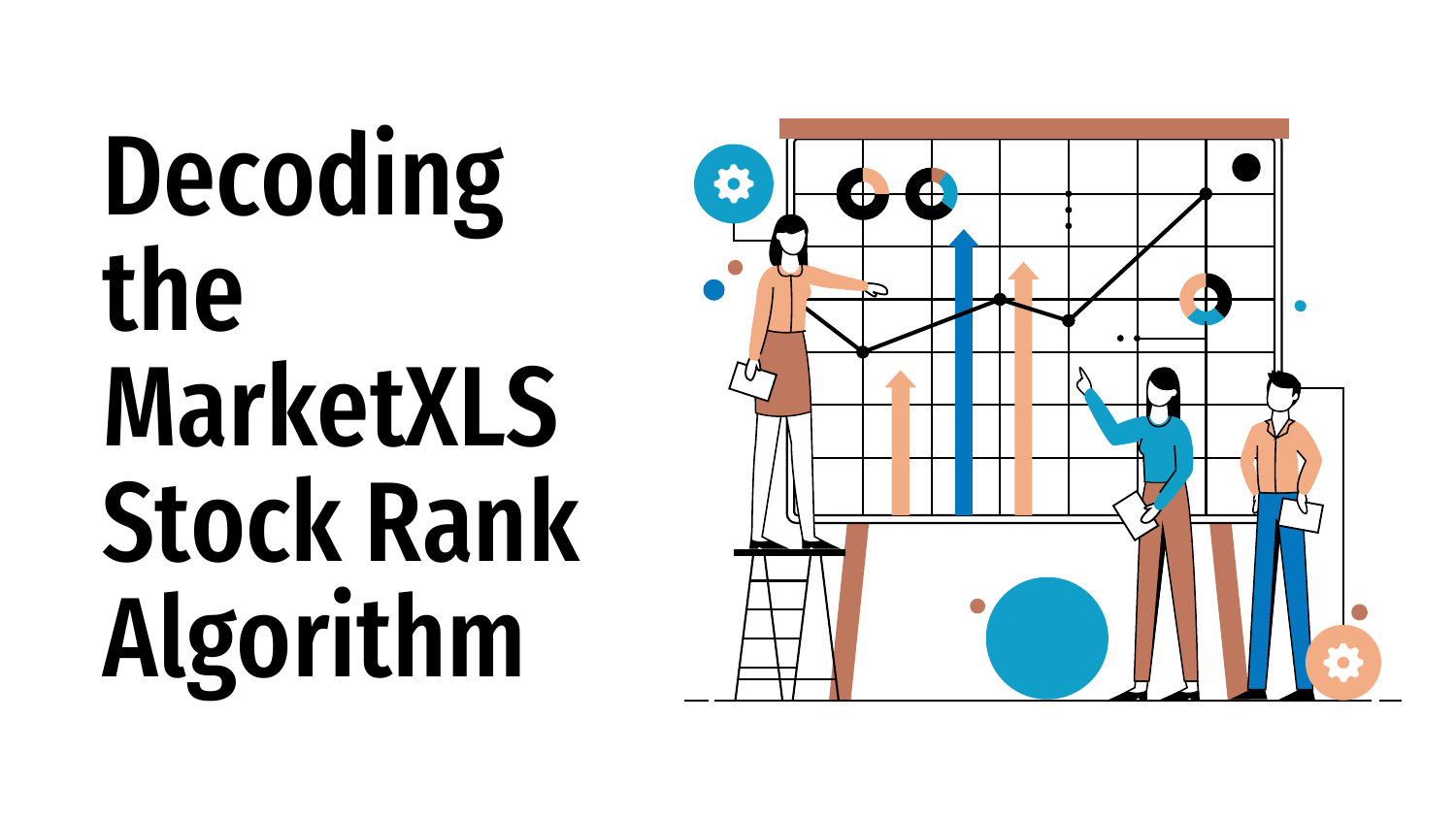## The MarketXLS Algorithm

Brief Summary

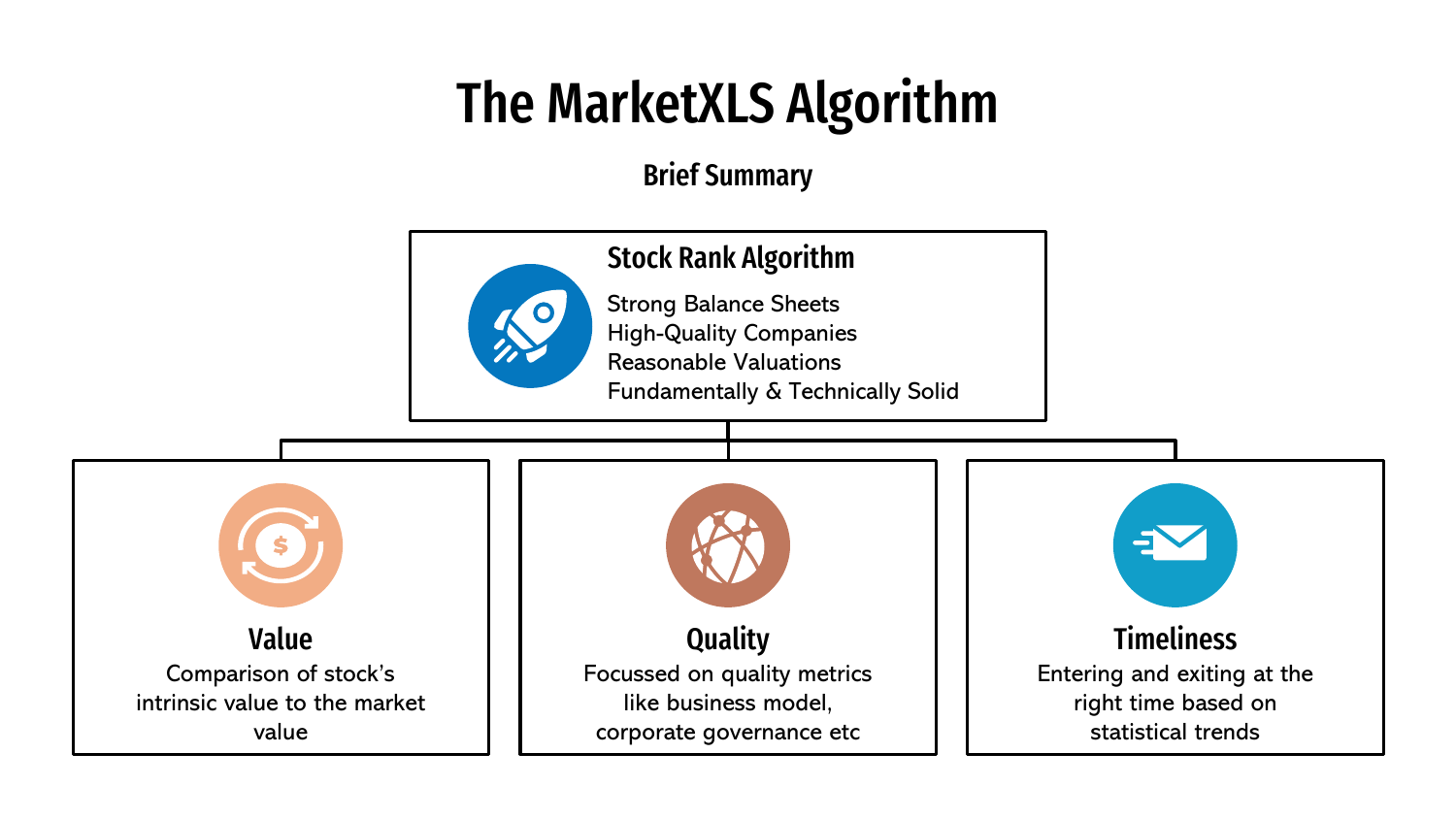### Understanding Value

### Stock's intrinsic value vs the stock's current market price Undervalued vs overvalued

| <b>P/E Ratio</b>          | <b>Price to Earnings</b><br><b>Ratio</b>                                                                     | A high P/E ratio could mean that a<br>company's stock is overvalued, or else that<br>investors are expecting high growth rates<br>in the future.                                                                                                                                                                           |  |  |  |
|---------------------------|--------------------------------------------------------------------------------------------------------------|----------------------------------------------------------------------------------------------------------------------------------------------------------------------------------------------------------------------------------------------------------------------------------------------------------------------------|--|--|--|
| <b>P/B Ratio</b>          | <b>Price to Book Ratio</b>                                                                                   | The price-to-book ratio compares a<br>company's market value to its book value.<br>A P/B ratio of less than 1 is considered a<br>solid investment.<br>Compares the value of a company, debt<br>included, to the company's cash earnings<br>less non-cash expenses. Helps to compare<br>companies within the same industry. |  |  |  |
| <b>EV/EBITDA</b>          | <b>Enterprise</b><br><b>Value/EBITDA</b>                                                                     |                                                                                                                                                                                                                                                                                                                            |  |  |  |
| Dividend/<br><b>Price</b> | <b>Dividend Yield</b>                                                                                        | Shows how much a company pays out in<br>dividends each year relative to its stock<br>price.                                                                                                                                                                                                                                |  |  |  |
|                           | Each of these metrics is then compared with their respective<br>industry metrics to arrive at a Value score. |                                                                                                                                                                                                                                                                                                                            |  |  |  |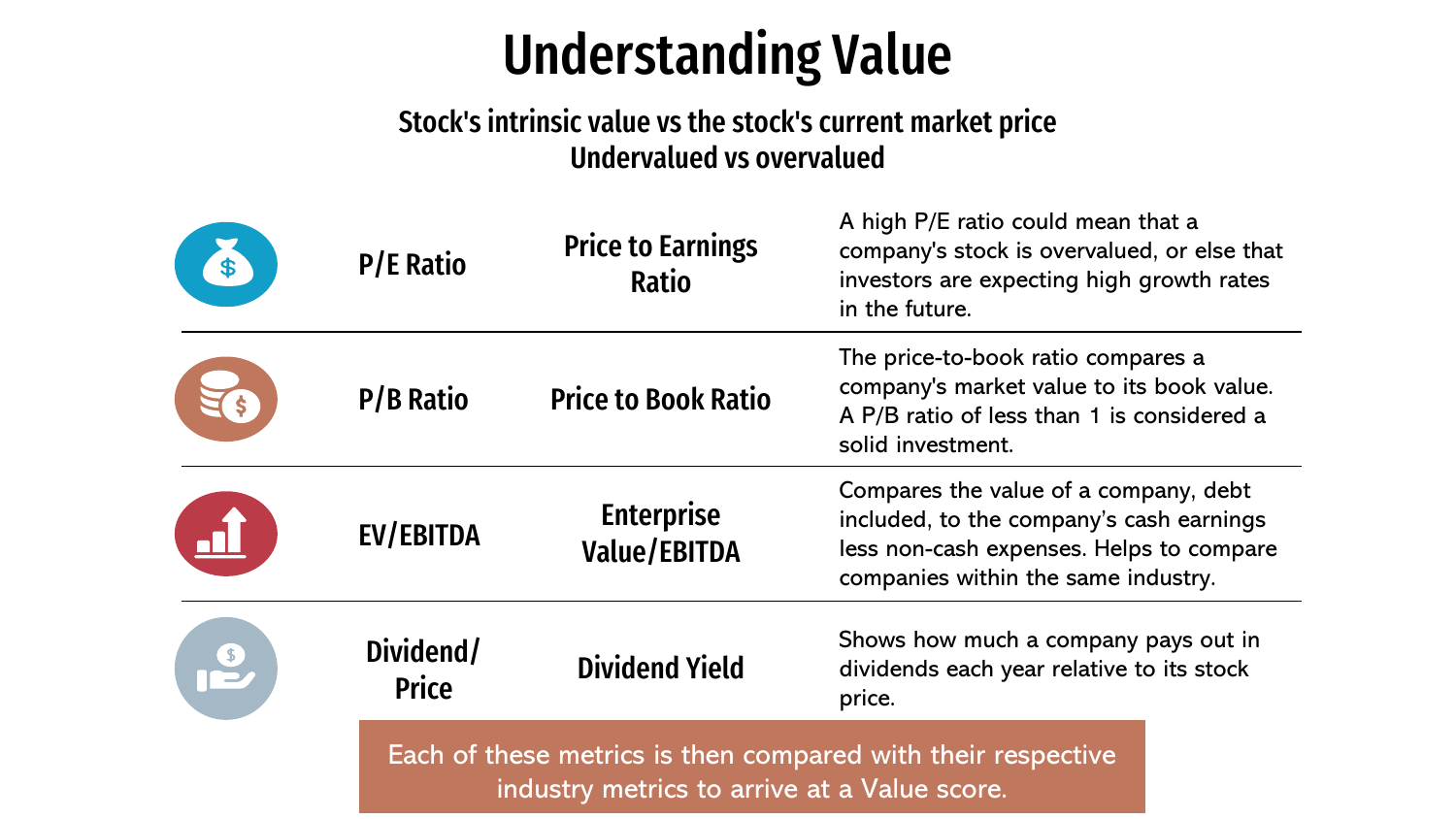# Understanding Quality

During times of turmoil or external macro shocks, there is intense selling which results in negative returns over the short term. However, in the long run, the stocks that are high quality prevail.



#### Altman Z Score

Predicts whether a company has a high probability of becoming insolvent.



#### Beneish M Score

Identifies if a company has manipulated its profits



\$

### Piotroski F Score

Assess the strength of a company's financials to find value stocks



#### 5-year Revenue Growth

Comparison of the revenue growth of the stock vs the sector over a period of 5 years.



#### 5-year Profitability Growth

Comparison of the growth in profitability of the stock vs the sector over a period of 5 years.

#### 5-year FCF Growth

Comparison of the growth in free cash flow of the stock vs the sector over a period of 5 years.

76.32

#### Each of these metrics is then compared with their respective metrics to arrive at a Quality score.

| $\alpha$ agreement seconds.<br><b>Quality</b> |                           |                             |             |                     |      |  |
|-----------------------------------------------|---------------------------|-----------------------------|-------------|---------------------|------|--|
| <b>Metric</b>                                 | <b>Comparison Value</b>   |                             | Value       | <b>Sector Value</b> | Rank |  |
| Altman Z score                                | 2.99                      | <b>Higher the better</b>    | 1.81        | 2.99                |      |  |
| <b>Beneish M Score</b>                        | $-2.22$                   | Lower the better            | $-2.429818$ | $-2.22$             |      |  |
| Pitrioski F Score                             |                           | Higher the better - (max 9) | 8           |                     |      |  |
| <b>Stock Return</b>                           | Sector or with S&P 500    | <b>Higher the better</b>    | 0.013098    | 0.05                |      |  |
| Growth in revenue in past 5 years             | if 5 out of 5 - rank is 5 | Higher the better           |             |                     |      |  |
| Growth in profitability in past 5 years       | if 5 out of 5 - rank is 5 | Higher the better           |             |                     |      |  |
| Growth in free cash flow in past 5 years      | if 5 out of 5 - rank is 5 | Higher the better           |             |                     |      |  |